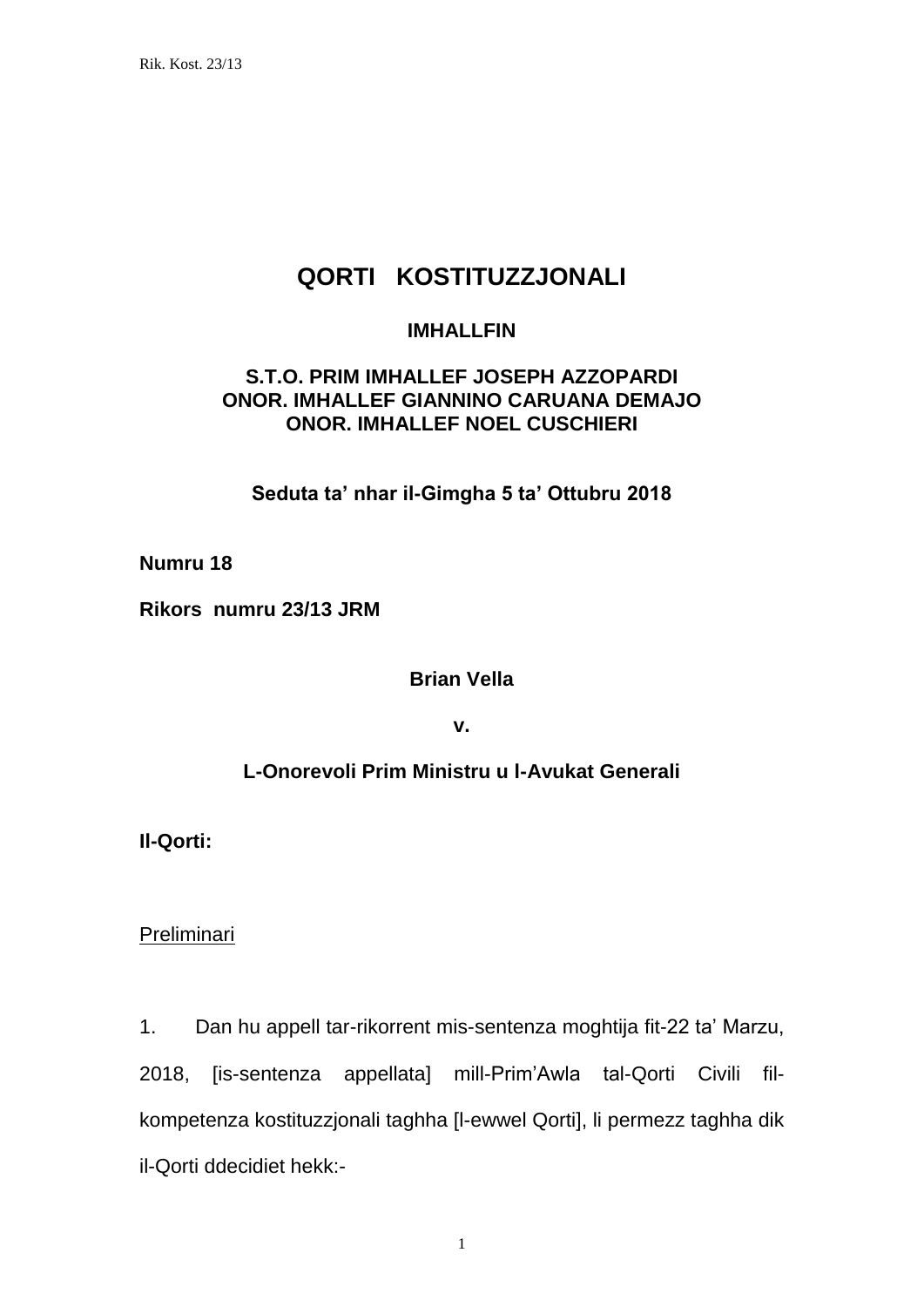"Tilqa' l-ewwel eccezzjoni preliminari tal-intimat Prim Ministru u ssib li mhuwiex il-kontradittur legittimu tal-azzjoni attrici u qieghda tehilsu milli jibqa' fil-kawza;

"Tilqa' l-ewwel talba attrici u ssib li r-rikorrent garrab u qieghed igarrab ksur tal-jedd tieghu li ma jkunx suggett ghal trattament inuman u degradanti taht l-artikolu 36(1) tal-Kostituzzjoni u l-artikolu 3 tal-Konvenzjoni safejn il-ligi f'Malta ma taghtix li persuna li tkun ikkundannata b'sentenza tal-Qorti kompetenti biex isservi sentenza ta' ghomor fil-habs tista' titlob revizjoni tas-sentenza li nghatatilha fl-ebda zmien;

"Tilqa' t-tieni talba attrici u tordna li, mal-gheluq tal-perjodu ta' hamsa u ghoxrin (25) sena minn mindu nghatat is-sentenza [tal-Qorti tal-Appell Kriminali] u sakemm ma jkunx hemm dispozizzjonijiet espressi ta' ligi li jghidu mod iehor, il-kaz tar-rikorrent jitressaq quddiem il-Bord tal-*Parole* imwaqqaf taht l-Att tal- 2011 dwar il-Gustizzja Riparatrici, li jkollu s-setgha u d-dmir li jqis ic-cirkostanzi kollha tar-rikorrent f'dak izzmien u jaghti r-rakkomandazzjonijiet tieghu dwar jekk ir-rikorrent jisthoqqlux jibbenefika minn xi wiehed mir-rimedji moghtijin mill-istess imsemmi Att (jew Att iehor li jiddahhal minfloku) bhal ma tista' tibbenefika kull persuna ohra li tkun qieghda sservi sentenza definitiva ta' habs imma mhux ghal ghomorha; u

"Tordna li l-intimat Avukat Generali jhallas l- ispejjez tal-kawza, minbarra dawk tal-intimat Prim Ministru, li jhallashom ir-rikorrent".

#### Mertu

2. Illi permezz tar-rikors tieghu, ir-rikorrent Brian Vella talab lillewwel Qorti ghar-ragunijiet hemm imfissra, sabiex (a) tiddikjara li hu sofra vjolazzjoni tad-drittijiet fondamentali tieghu protetti mill-Artikolu 36 tal-Kostituzzjoni ta' Malta [il-Kostituzzjoni] u l-Artikolu 3 tal-Konvenzjoni Ewropea ghall-Protezzjoni tad-Drittijiet u Libertajiet Fondamentali tal-Bniedem [il-Konvenzjoni] ghaliex is-sistema legali taghna ma kienitx taghti lok ghal rilaxx mill-habs ta' persuna kkundannata ghall-piena ta' ghomor il-habs fuq konsiderazzjonijiet bhal ma huma r-rimors taghha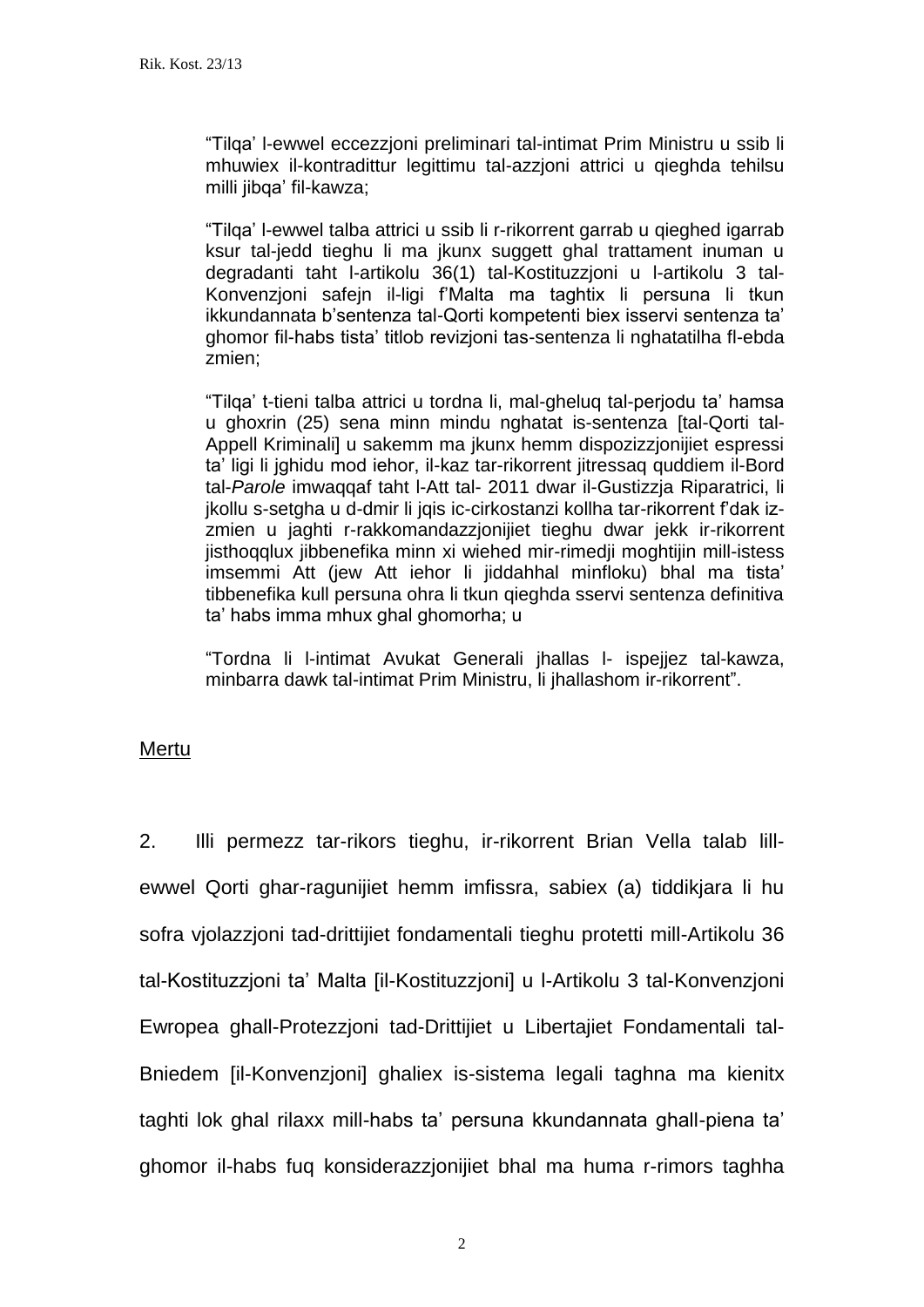ghad-delitt li tkun wettqet u ghar-rijabbilitazzjoni taghha; u (b) taghti dawk ir-rimedji li jidhrilha huma xierqa ghat-twettieq tal-imsemmija drittijiet fondamentali; bl-ispejjez. F'dan il-kaz, il-Qorti tal-Appell Kriminali permezz tas-sentenza taghha tat-28 ta' Lulju, 2011, kienet cahdet l-appell tar-rikorrenti filwaqt li kkonfermat is-sentenza tal-Qorti Kriminali fl-intier taghha u li permezz taghha r-rikorrent kien gie kkundannat ghall-piena ta' prigunerija ghal ghomru.

3. Jirrizulta mhux kontestat il-fatt li r-rikorrent dahal il-habs fis-17 ta' Frar, 2000, meta kien gie arrestat u detenut in konnessjoni mar-reati li gie eventwalment mixli bihom u illi kien inzamm inkarcerat kontinwament sakemm inghatat is-sentenza mill-Qorti Kriminali fl-4 ta' Ottubru, 2007, li permezz taghha r-rikorrent inghata l-piena ta' ghomor lhabs.

4. Ir-rikorrent kien appella minn dik is-sentenza, kemm mis-sejbien tal-htija tieghu kif ukoll mill-piena inflitta. L-appell gie deciz mill-Qorti tal-Appell Kriminali fit-28 ta' Lulju, 2011, fejn giet ikkonfermata s-sentenza tal-Qorti Kriminali fl-intier taghha. Sadanittant hu dejjem baqa' mizmum il-habs fejn ghadu mizmum sal-lum.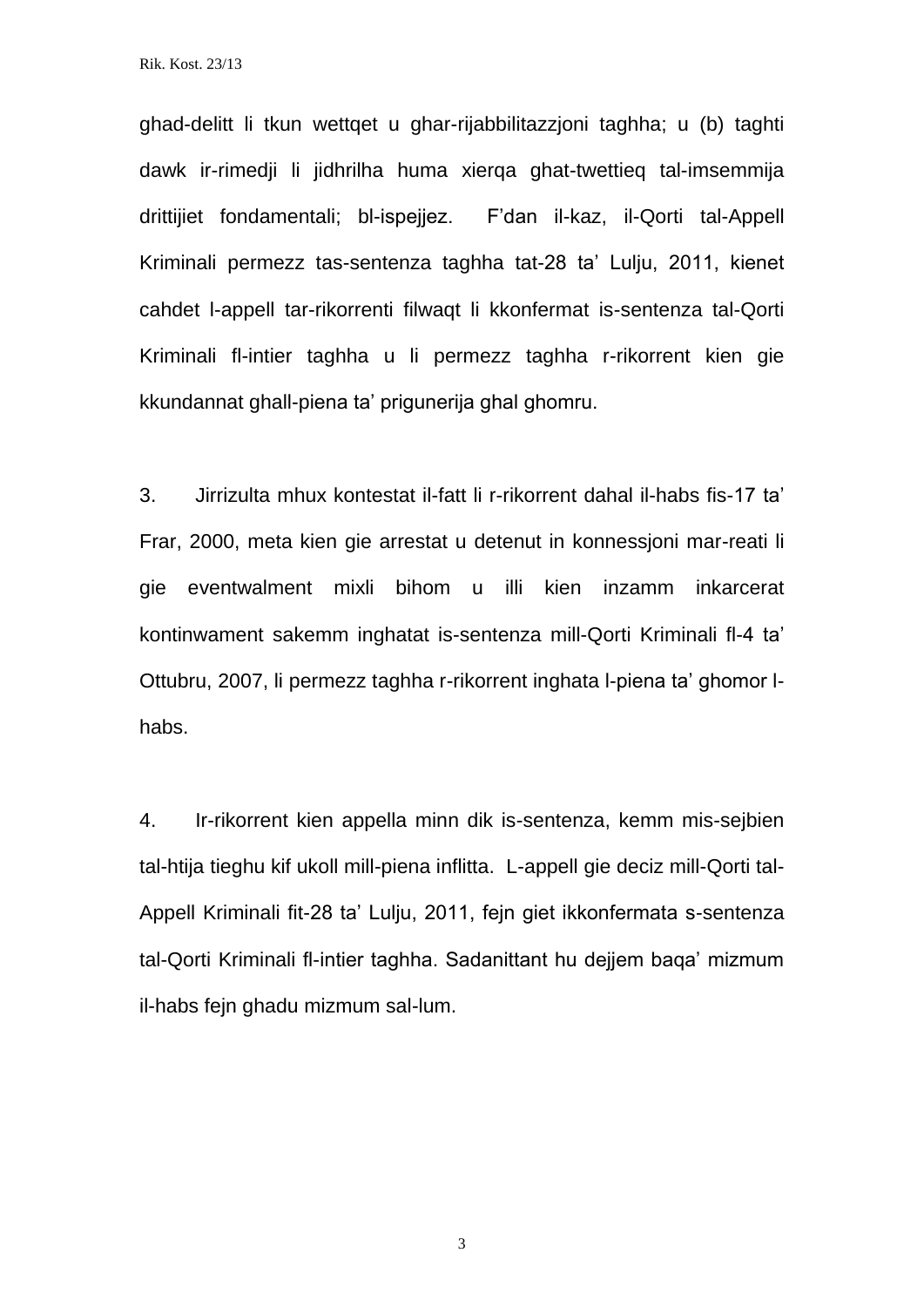#### Is-Sentenza Appellata

5. L-ewwel Qorti waslet ghad-decizjoni taghha wara li ghamlet is-

segwenti konsiderazzjonijiet relevanti ghal dan l-appell:-

"Illi ghal dak li jirrigwarda l-konsiderazzjonijiet ta' xejra legali li jolqtu lkaz, jibda biex jinghad li l-azzjoni tar-rikorrenti hija limitata ghallkwestjoni tal-effetti li s-sentenza ta' ghomor il-habs thalli fuq ittgawdija tal-jedd fondamentali tieghu li ma jkunx suggett ghal trattament inuman jew degradanti. Din l-azzjoni ma tattakka l-ebda parti mill-process kriminali li huwa kien suggett ghalih u lanqas issentenza moghtija mill-Qorti Kriminali u dik moghtija mill-Qorti tal-Appell Kriminali li kkonfermat dik tal-ewwel istanza. …

"Illi ghalhekk il-kaz tar-rikorrent jinbena fuq id-dispozizzjonijiet talartikolu 36 tal-Kostituzzjoni u tal-artikolu 3 tal-Konvenzjoni.

…

"Illi fil-qofol tieghu, l-ilment tar-rikorrent huwa li, taht il-ligi kif inhi sallum, huwa qatt mhux se jkollu l-possibilita' li mqar japplika ghal tnaqqis fil-piena li nghatatlu jew li japplika ghall- *parole* jew xi ghamla ta' remissjoni. Huwa jghid li, li lhinn minn jekk jisthoqqlux li jinghata l*parole,* il-fatt wahdu li wkoll kieku kellu jressaq talba lill-awtoritajiet kompetenti f'dan is-sens, talba bhal dik ma tistax tintlaqa' sewwasew ghaliex huwa qieghed iservi sentenza ta' ghomor fil-habs. Jghid li dan jikkostitwixxi l-ksur tal-jedd fondamentali li dwaru qieghed jilminta.

"… il-Qorti taghraf ukoll li, f'dan ir-rigward, il-persuna li tkun instabet hatja tal-ehrex delitti ma ghandhiex titlef mid-dinjita' taghha u jibqghalha dejjem il-jedd li tittama li, wara li thallas ta' ghemilha, tkun kunsidrata li tghallmet minn dak in-nuqqas u tinbidel mit-triq li kienet qabdet. F'wahda mill-opinjonijiet moghtija minn wahda mill-imhallfin tal-Qorti Ewropeja dwar id-Drittijiet tal-Bniedem f'sentenza ewlenija li tolqot l-aspett tal-piena tal-ghomor fil-habs, inkiteb hekk

"Article 3 encompasses what might be descrive as the 'right to hope'. It goes no further than that. The judgment recognizes, implicitly, that hope is an important and costitutive aspect of the human person. Those who commit the most abhorrent and egregious of acts and who inflict untold suffering upon others, nevertheless retain their fundamental humanity and carry within themselves the capacity to change. Long and deserved though their prison sentences may be, they retain the right to hope that, someday, they may have atoned for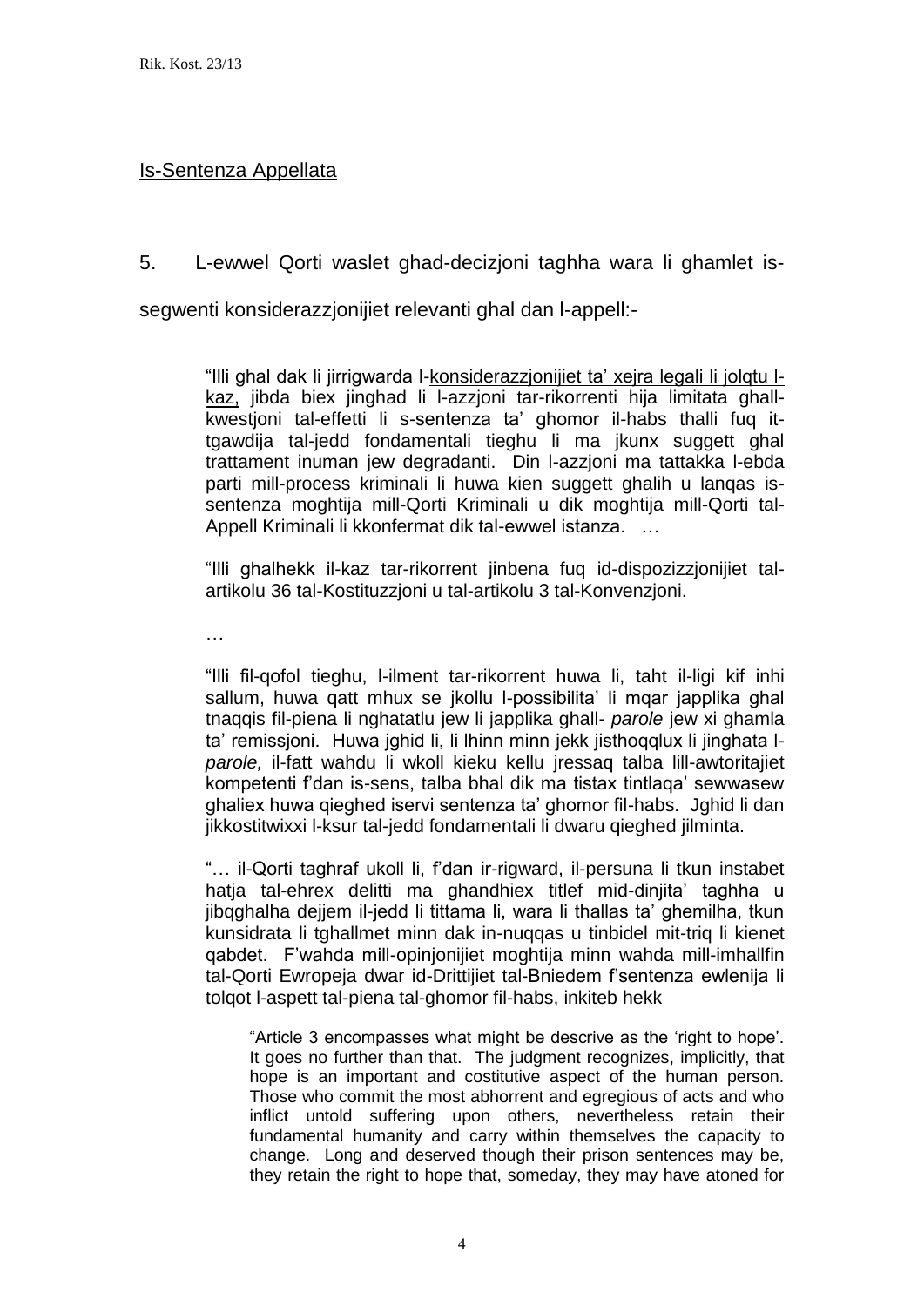the wrongs which they have committed. They ought not to be deprived entirely of such hope. To deny them the experience of hope would be to deny a fundamental aspect of their humanity and, to do that, would be degrading";

"Illi l-imsemmi 'jedd ghat-tama' ma jfissirx li l-piena tal-ghomor fil-habs hija minnha nnifisha piena li tikser il-jedd li persuna ma tinghatax trattament inuman jew degradanti: u lanqas ma jkun hemm ksur talistess jedd jekk, wara li persuna hekk kundannata tressaq talba ghallhelsien, it-talba taghha ma tintlaqax, minhabba li tkun ghadha meqjusa bhala persuna perikoluza ghas-socjeta' jew li ma gharfitx ilhtiega li tinbidel. Il-harsien tas-socjeta' mill-periklu ta' persuna li ma tridx tibdel trieqtha jew li tibqa' tkun ta' periklu ghal haddiehor jorbot lill-Istat li jzomm u jrazzan lil dik il-persuna misjuba hatja, minkejja li jkun ghadda zmien sewwa minn meta tkun wettqet id-delitt li tieghu nstabet hatja;

"Illi madankollu, illum il-gurnata jinsab accettat li sabiex sentenza ta' ghomor il-habs ma tkunx tikser id-dispozizzjonijiet tal-artikolu 3 tal-Konvenzjoni, jehtieg li jkun hemm fis-sehh mekkanizmu ta' revizjoni tal-qaghda. Dan jimplika li (i) persuna ma ghandhiex tinzamm isservi sentenza jekk kemm-il darba ma jkunx hemm raguni penologika tajba biex dan jibqa' jsir, liema raguni tista' tkun wahda punittiva, jew ghallharsien tal-pubbliku in generali jew bil-ghan li tibdel lill-persuna mizmuma; (ii) tqum il-bizgha li persuna mitfugha l-habs bla tama li qatt tinheles jew bla possibilita' ta' revizjoni tas-sentenza lit kun inghatat ma tistax tpatti ghal dak li tkun ghamlet u aktar ma ttul is-sentenza anqas tkun proporzjonali mad-delitt li ghalih tkun inghatat; u (iii) laspett tar-rijabilitazzjoni tal-persuna mibghuta l-habs huwa mistenni minn kull socjeta' li tqieghed id-dinjita' umana fil-qalba tal-valuri taghha. Huwa minnu li *"the balance between these justifications for detention is not necessarily static and may shift in the course of the sentence. What may be the primary justification of detention at the start of the sentence may not be so after a lengthy period into the service of the sentence. It is only by carrying out a review of the justification for the continued detention at an appropriate point in the sentence that these factors or shifts can be properly evaluated";*

"Illi in generali huwa stabbilit li *"in the context of a life sentence Article 3 must be interpreted as requiring reducibility of the sentence, in the sense of a review which allows the domestic authorities to consider whether any changes in the life prisoner are so significant, and such progress towards rehabilitation has been made in the course of the sentence, as to mean that continued detention can no longer be justified on legitimate penelogical grounds … where domestic law does not provide for the possibility of such a review, a whole life sentence willnot measure of to the standards of Article 3 of the Convention. … a whole life prisoner should not be obliged to wait and serve an indeterminate number of years of his sentence before he can*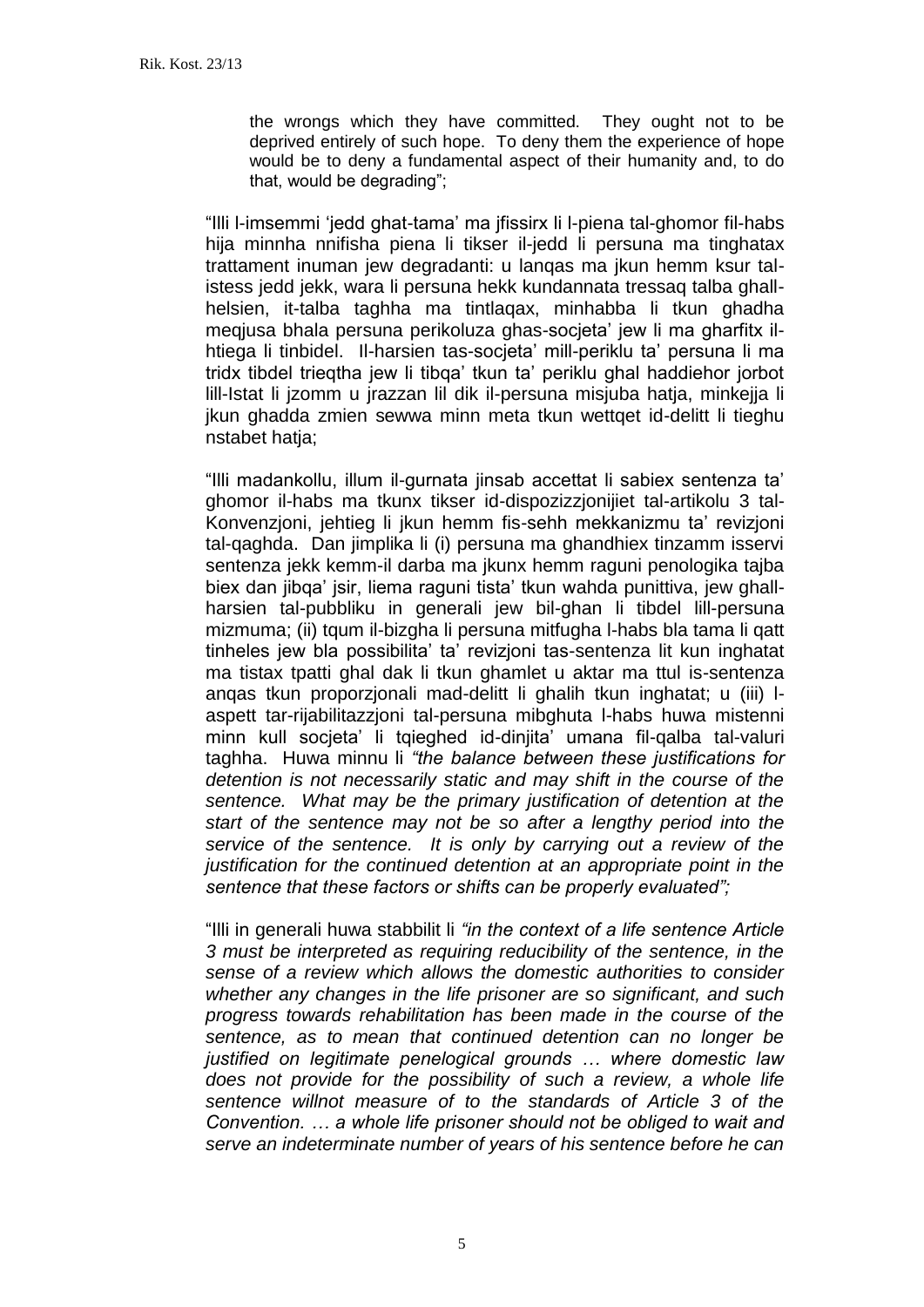*raise the complaint that the legal conditions attaching to his sentence fail to comply with the requirements of Article 3";*

"Illi jidher li biex il-process ta' revizjoni jitqies lijwettaq dak li ghadu kemm issemma, jehtieg li jkun process stabbilit mil-ligi u mhux imholli ghad-diskrezzjoni tal-awtorita'; irid ukoll process li ma jkunx jghodd biss meta hajiet il-persuna li gieghda sservi s-sentenza tal-ghomor tkun waslet fi tmiemha, imma trid tkun tghodd ghal circostanzi ohrajn li juru bidla fil-qaghda minn dik li kienet tezisti meta tkun inghatat issentenza; irid ukoll ikun process li jaghti hjiel car tal-kriterji mehtiega biex persuna li qiegheda sservi sentenza tkun tista' titlob ir-revizjoni, maghduda c-cirkostanzi tal-bidla tal-karattru u titjib fl-imgiba talpersuna sentenzjata;

"Illi kemm hu hekk, inghad li *"a whole life prisoner is entitled to know, at the outset of his sentence, what he must do to be considered for release and under what conditions,including when a review of his sentence will take place or may be sought. Consequently, where domestic law does not provide any mechanism or possibility for review of a whole life sentence, the incompatability with Article 3 on this ground already arises at the moment of the imposition of the whole life sentence and not at a later stage of incarceration".*

"Illi ghalhekk, ghal dak li jsemmu l-intimati dwar rimedji ohrajn li, taht il-ligi f'Malta, jinghataw lil persuni li qeghdin iservu sentenza ta' ghomorhom fil-habs, il-Qorti tifhem li l-prerogattiva tal-hniena li l-Kostituzzjoni taghti lill-President tar-Repubblika huwa rimedju li jista' jindirizza xi ftit il-possibilita' li s-sentenza u n-nuqqas ta' revizjoni taghha jistghu jwasslu ghall-ksur li persuna ma ghandhiex tinghata trattament inuman jew degradanti. Il-Qorti taghraf ukoll li tali preprogattiva tqieset ukoll bhala mizura li tista' ma thallix sentenza ta' ghomor fil-habs iggib ksur tal-jedd taht l-artikolu 3 tal-Konvenzjoni;

"Illi, madankollu, il-fatt li, fis-sistena taghna l-prerogattiva presidenzjali tal-mahfra ma tiddependix minnkriterji preskritti jew minn xi procedura stabbilita, jnaqqar hafna mill-effettivita' u l-effikacja ta' dan is-sistema biex jizgura li ma jsehhx ksur tal-jedd tal-persuna sentenzjata li ma tinghatax trattament inuman jew degradanti. Bilkemm ghandu ghalfejn jinghad li l-kriterji marbuta ma' xi jwassal lill-President biex jaghti l-mahfra zgur ma jkunux maghrufa lill-persuna sentenzjata malghoti ta' dik is-sentenza, kif isemma aktar qabel li ghandu jkun;

"Illi din il-kwestjoni tas-siwi u l-effikacja tal-prerogattiva Presidenzjali tal-mahfra tqieset mill-Qorti Kostituzzjonali li sabet li s-sistema mhaddem taht l-artikolu 93 tal-Kostituzzjoni ma kienx jaghti harsien bizzejjed biex persuna li qieghda sservi sentenza ta' ghomor fil-habs ma ggarrabx ksur tal-jeddijiet taghha kif imharsin bl-artikolu 36 tal-Kostituzzjoni u l-artikolu 3 tal-Konvenzjoni. Kienet tal-istess fehma fejn jidhol is-sistema tal- 'prison leave' imfassal fid-Direzzjoni Generali Ministerjali mahruga ghall-finijiet tar-Regolamenti tal-Habs u sabet li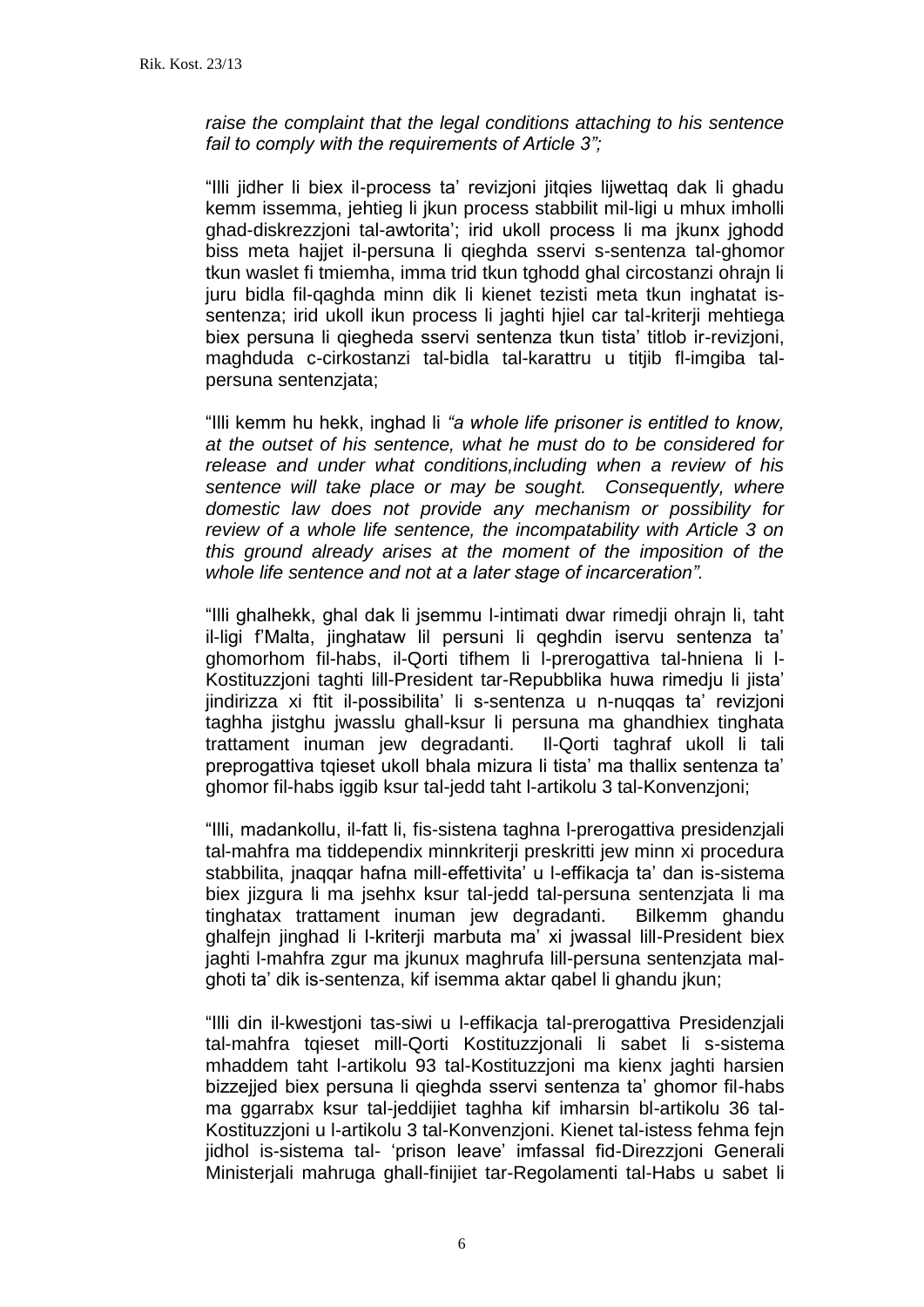bosta mic-cirkostanzi li tahthom jinghata l- 'prison leave' ma kinux jiddependu mill-imgiba tal-persuna li qieghda sservi s-sentenza jew minnkemm inbidel, izda minn cirkostanzili huwa ma jkollu l-ebda kontroll fuqhom;

"Illi fid-dawl ta' dawn il-konsiderazzjonijiet, il-Qorti qieghda tasal ghallfehma li l-ewwel talba tar-rikorrent hija tajba u sejra tilqaghha;

"Illi ghal dak li jirrigwarda t-tieni talba attrici l-Qorti taghraf li sakemm ma jitfassalx procediment fejjiedi biex tirrimedja ghall-qaghda li jinsab fiha r-rikorrenti, il-ksur li huwa qieghed igarrab tal-jedd fundamentali tieghu li ma jkunx suggett ghal trattament inuman jew degradanti se jibqa' ghaddej;

"Illi minkejja s-setghat li din il-Qorti tgawdi fi procedura bhal din li ghandha quddiemha, ma ghandhiex is-setgha li tqis jekk ir-rikorrent jisthoqqlux jibbenefika minn tnaqqis tas-sentenza jew mill-ghoti ta' *parole* jew jekk fil-qaghda tieghu llum sehhewx bdil ghall-ahjar f'imgiebtu jew fil-karattru tieghu li jwasslu ghal revizjoni tas-sentenza moghtija lilu. Tqis ukoll li sallum, minkejja li kien tnieda process biex jiddahhlu dispozizzjonijiet fil-ligi li b'xi mod setghu indirizzaw ilproblema, ma sarux bidliet fil-ligi biex jirrimedjaw il-qaghda li wasslet biex ir-rikorrent igarrab ksur tal-jedd fundamentali tieghu kif issemma aktar qabel;

"Illi f'dan ir-rigward ukoll il-Qorti tqis li fil-ligi taghna ghadu lanqas jezisti mekkanizmu li jiddeciedi jekk ir-rikorrent jisthoqqlux li jinghata tnaqqis fil-piena, ghaliex il-ligi ghadha torbot lill-Bord ghat-Tnaqqis mis-Sentenzi li ma jnaqqasx sentenzi ta' habs fil-kaz ta' persuni ikkundannati ghal ghomorhom. Il-Qorti qieghda zzomm quddiem ghajneha wkoll li s-sentenza inflitta fuq ir-rikorrent saret definittiva fit-28 ta' Lulju, 2011, u ghalhekk fil-waqt li qieghda tinghata din issentenza ma jkunx ilu z-zmien rakkomandabbli ta' hamsa u ghoxrin (25) sena ta' detenzjoni effettiva fil-habs biex jitnieda l-process tarrevizjoni tas-sentenza tieghu. Meta nghatat is-sentenza tal-Qorti Kriminali, dik il-Qorti ma kenitx wettqet id-diskrezzjoni taghha taht lartikolu 493 tal-Kodici Kriminali u ghalhekk ma ghamlet l-ebda rakkomandazzjoni dwar meta r-rikorrent seta' jitlob ir-revizjoni wara lghoti tas-sentenza;

"Illi fid-dawl ta' dawn il-konsiderazzjonijiet, il-Qorti sejra wkoll tilqa' ttieni talba tar-rikorrent;".

# L-Appell

6. Ir-rikorrent appella fl-10 ta' April 2018 u talab lil din il-Qorti: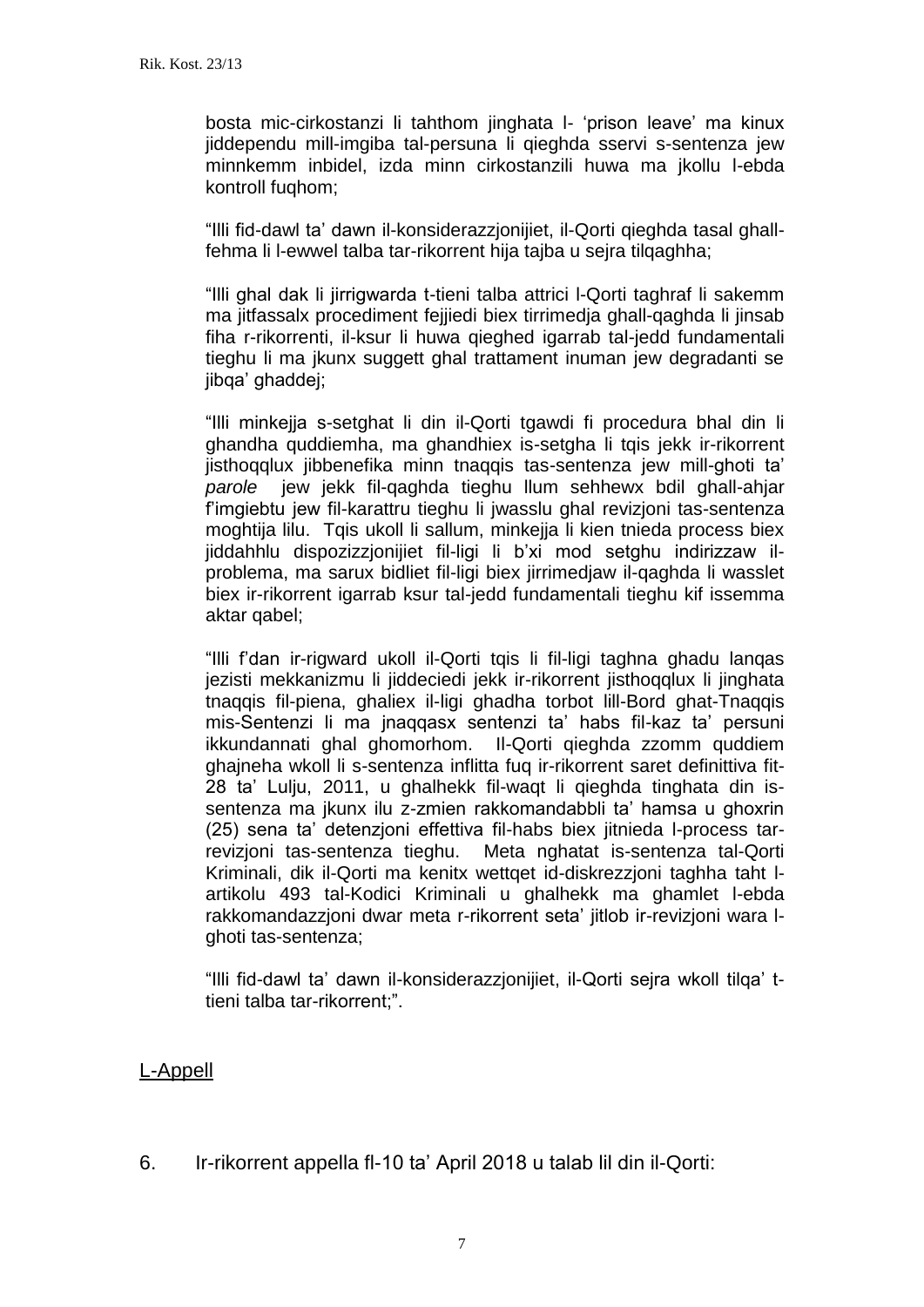"iii) tvarja dik il-parti tas-sentenza fejn laqghat it-tieni talba attrici fissens illi f'dik il-parti fejn ordnat illi wara l-gheluq ta' hames u ghoxrin sena minn mindu nghatat is-sentenza u sakemm ma jkunx hemm disposizzjonijiet espressi ta' ligi li jghidu mod iehor, il-kaz tar-rikorrent jitressaq quddiem il-Bord tal-Parole tigi varjata u minnflok din il-Qorti tordna illi l-hames u ghoxrin sena jibdew jiddekorru mid-data meta lappellant gie arrestat in konnessjoni ma' dan il-kaz u cioe' is- 17 ta' Frar, 2000 jew

"iv) alternattivament ghat-tieni talba, jekk din il-Qorti ma taqbilx illi lhamsa u ghoxrin sena jibdew jiddekorru mid-data meta l-appellant gie arrestat, allura tispecifika illi dan il-perjodu ghandu jibda jiddekorri mid-data tas-sentenza tal-Qorti Kriminali u cioe' mill- 4 ta' Ottubru 2007.

"Bl-ispejjez taz-zewg istanzi kontra l-appellati".

7. L-aggravju principali tar-rikorrent hu li t-terminu ta' 25 sena ghandu jibda jghaddi mid-data tal-inkarcerazzjoni tieghu, jigifieri mis-17 ta' Frar, 2000, u mhux mid-data tas-sentenza tal-Qorti tal-Appell Kriminali tat-28 ta' Lulju, 2011, kif ordnat mill-ewwel Qorti; bl-ispejjez taz-zewg istanzi kontra l-intimat Avukat Generali

8. Fir-risposta tieghu prezentata fl-20 ta' April, 2018, l-Avukat Generali sostna li l-aggravju tar-rikorrent ma kienx wiehed gustifikat u ghalhekk ghandu jigi michud bl-ispejjez taz-zewg istanzi kontra rrikorrent.

#### L-Aggravju tal-Appell.

9. Fl-ewwel parti tal-aggravju tieghu r-rikorrent jilmenta li t-terminu ta' 25 sena li mal-gheluq tieghu hu ghandu jitressaq quddiem il-Bord tal-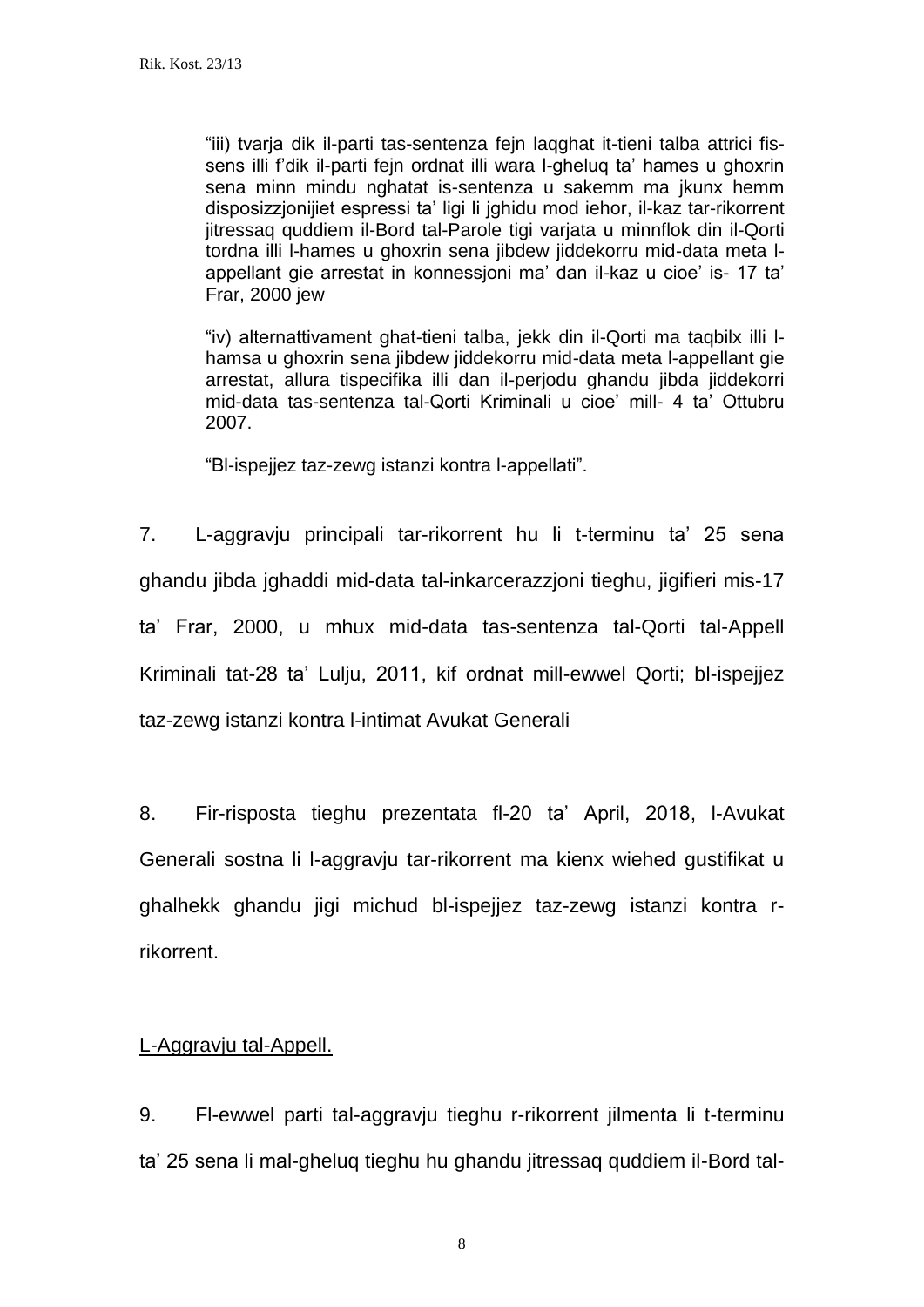Parole taht il-kundizzjonijiet imposti fis-sentenza appellata ["it-terminu"], ghandu jibda jiddekorri mid-data ta' meta hu kien gie arrestat u nzamm detenut fil-habs, u mhux minn meta giet imposta fuqu l-piena ta' ghomor il-habs. Huwa jsejjes l-argument tieghu fuq il-fatt li kien proprju fil-jum li hu kien gie arrestat li hu kien gie deprivat mil-liberta` tieghu, li fih hu kien beda jiskonta l-piena karcerarja imposta fuqu mill-Qorti Kriminali permezz tas-sentenza taghha tal-4 ta' Ottubru, 2007.

10. Ir-rikorrent jaghmel riferenza ghall-Artikolu 22 tal-Kodici Kriminali li jipprovdi li kull zmien maghmul f'detenzjoni qabel sentenza ta' dikjarazzjoni ta' htija u kundanna, ghandu jitqies li jaghmel parti mizzmien ta' prigunerija jew detenzjoni moghti lill-ikkundannat, hlief f'kaz ta' kundanna ta' prigunerija ghall-ghomor. L-Att tal- 2011 dwar il-Gustizzja Riparatrici [Kap. 516] wkoll jipprovdi ghall-istess limitazzjoni fejn persuna kkundannata ghal ghomor il-habs ma tistax tibbenefika mill*parole* skont kif jipprovdi l-Artikolu 10(g) ta' dak il-Kap, jew it-tnaqqis tassentenza skont kif jipprovdi l-Artikolu 22(2) tal-imsemmi Kodici.

11. Ir-rikorrent isostni li ga ladarba l-ewwel Qorti kienet sabet ksur tad-drittijiet fondamentali tar-rikorrent, din kellha taghti rimedju adegwat u effettiv li jmur oltre l-limitazzjonijiet imposti mid-dispozizzjonijiet tal-Kap. 516.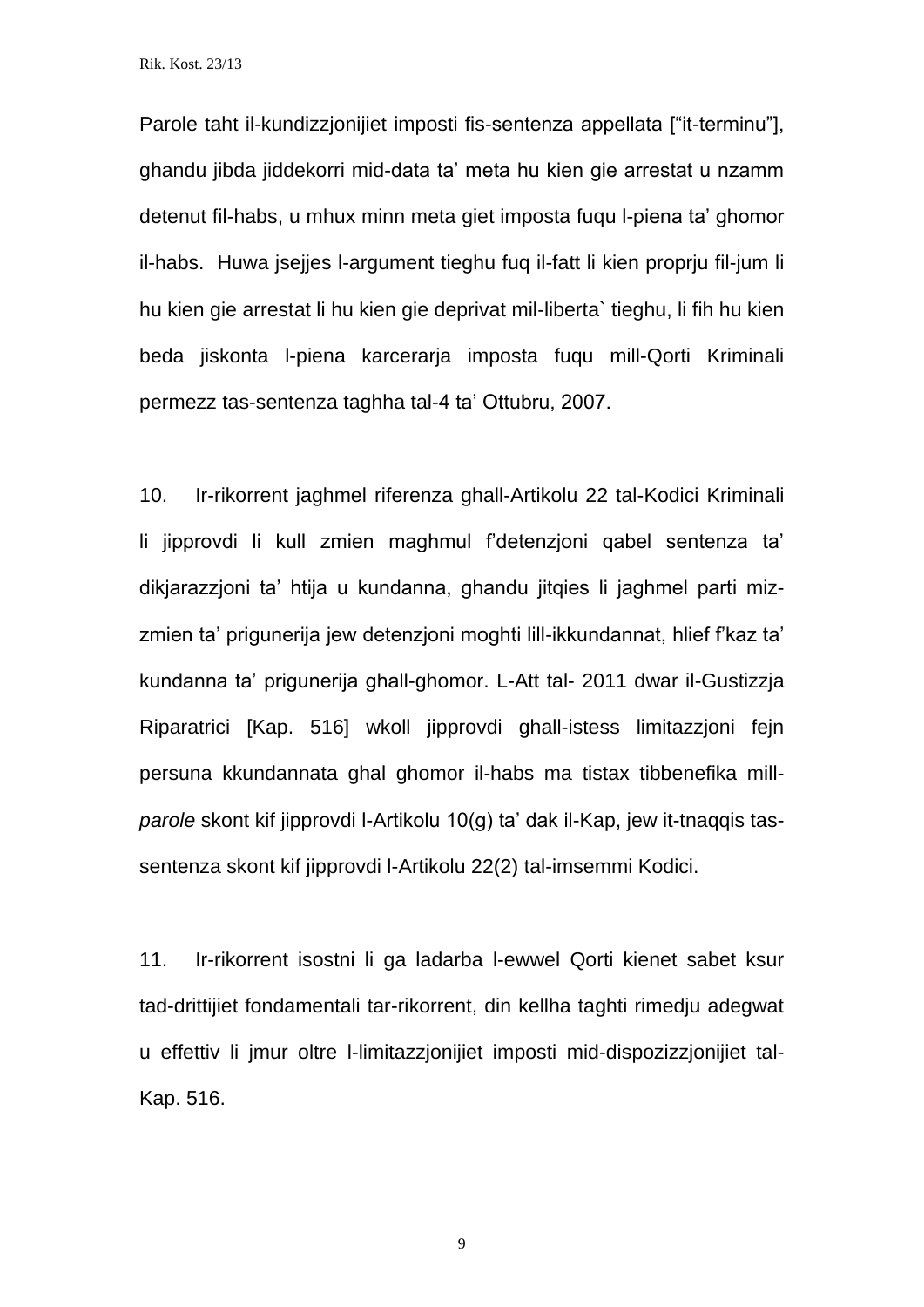12. Ir-rikorrent jaghmel riferenza ghas-sentenza tal-Qorti Ewropea flismijiet **Bodein v Franza** (Applikazzjoni nru. 40014/10) deciza fit-13 ta' Novembru, 2014, fejn ma rrizulta l-ebda ksur ta' terminu ta' tletin sena qabel inkarcerat seta' japplika ghall-helsien, u dan ghaliex tali terminu kien beda jghaddi mid-data tal-arrest tieghu u mhux mid-data tassentenza fil-qafas Kriminali.

13. Ir-rikorrent jaghmel riferenza wkoll ghall-kawza fl-ismijiet **Vinter v. UK** fejn il-Qorti Ewropea citat l-Artikolu 110(3) tal-*Rome Statute of the International Criminal Court*, u jissottometti li dan, jipprovdi ghal revizjoni tas-sentenza ta' persuna li tkun qeghda tiskonta piena ta' ghomor ilhabs wara li jkunu ghaddew 25 sena minn meta dik il-persuna tkun bdiet tiskonta s-sentenza moghtija lilha. Ir-rikorrent ikompli jissottometti li dik il-Qorti ghamlet analizi tal-ligijiet tal-pajjizi li kienu rratifikaw il-Konvenzjoni Ewropea u ghal darb'ohra r-riferenza fis-sentenza taghha kienet ghan-numru minimu ta' snin skontati.

14. In linea sussidjarja u fil-kaz li l-ewwel parti tal-aggravju tieghu ma jigix milqugh minn din il-Qorti, ir-rikorrent jissottometti li, id-data relattiva kellha tkun dik tas-sentenza moghtija mill-Qorti Kriminali u mhux dik tassentenza tal-Qorti tal-Appell Kriminali li ma kienet biddlet xejn millewwel sentenza. Minn dak li qalet l-ewwel Qorti fis-sentenza appellata, jirrizulta li d-data relevanti kellha tkun dik tal-2011.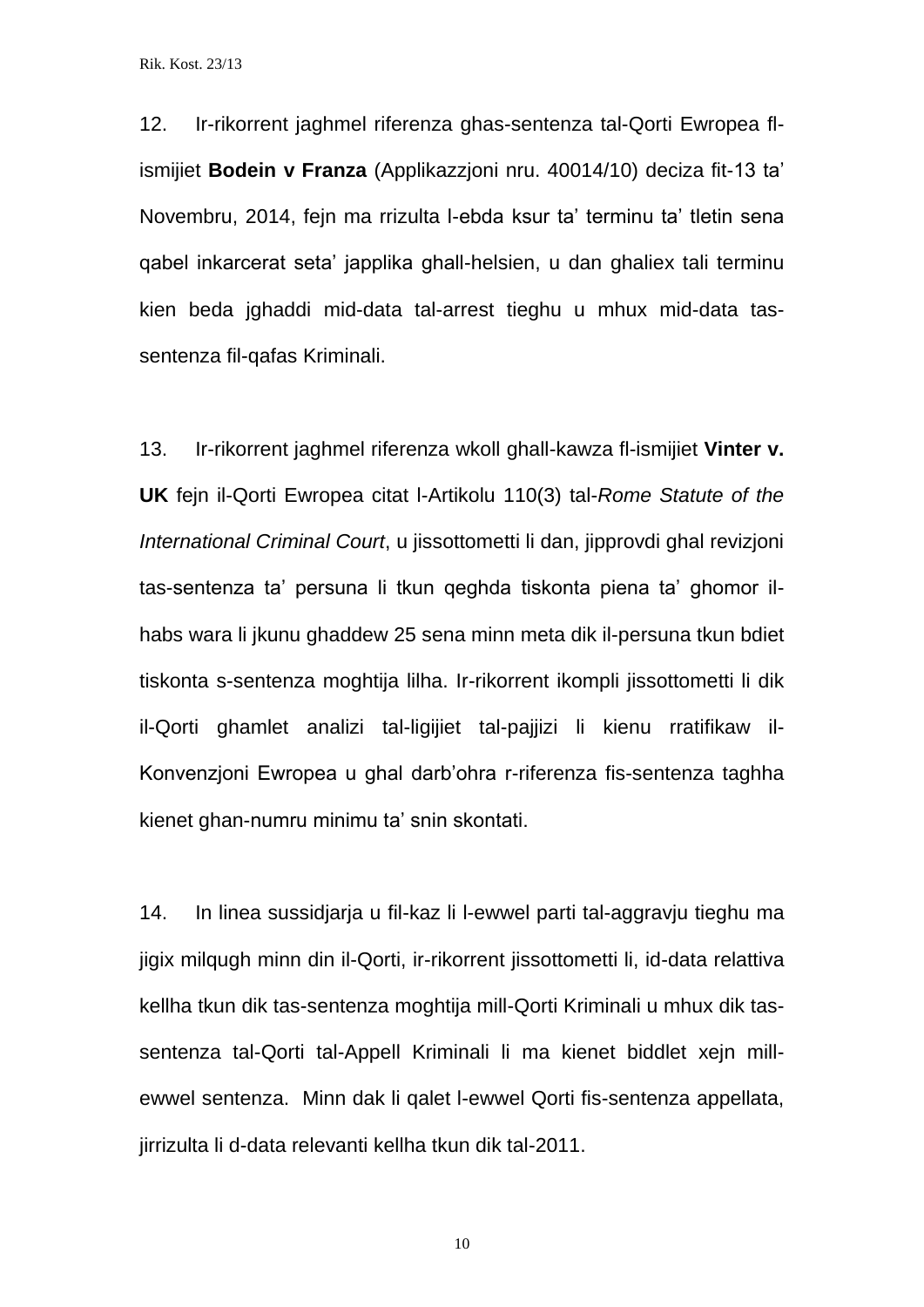15. Fir-risposta tieghu l-Avukat Generali jissottometti li l-aggravju tarrikorrent ma kienx wiehed gustifikat u kellu jigi michud. Skont hu, lewwel Qorti kienet korretta meta stabbilit li l-perijodu ta' 25 sena kellu jibda jiddekorri mid-data li fiha nghatat is-sentenza tal-Qorti tal-Appell Kriminali ghax hija b'din is-sentenza li s-sentenza kriminali kienet saret defenittiva.

# Konsiderazzjonijiet ta' din il-Qorti.

16. L-ewwel parti tal-aggravju, jindirizza n-natura tar-rimedju moghti mill-ewwel Qorti ghal-lezjoni riskontrata, liema rimedju jissottometti ghandu jkun *'wiehed adegwat u effettiv'*. Il-Qorti taccetta li dan hu l-ghan principali ta' dawn il-proceduri u taghmel riferenza ghas-sentenza taghha fl-ismijiet **Albert Ellul v. L-Avukat Generali tar-Repubblika**<sup>1</sup> moghtija fit-13 ta' Lulju, 2018, fejn il-mertu kien simili ghal dak odjern, u fejn gie osservat li: "*… din il-Qorti ghandha tqis dan ir-rimedju mhux biss mil-lat prettament legali kif jippretendu l-partijiet, izda pjuttost billi tistabbilixxi jekk ir-rimedju moghti huwiex effettiv u idoneu biex twaqqaf il-lezjoni u titwettaq it-tgawdija tal-jeddijiet fondamentali tar-rikorrent*".

l

<sup>1</sup> RG.38/17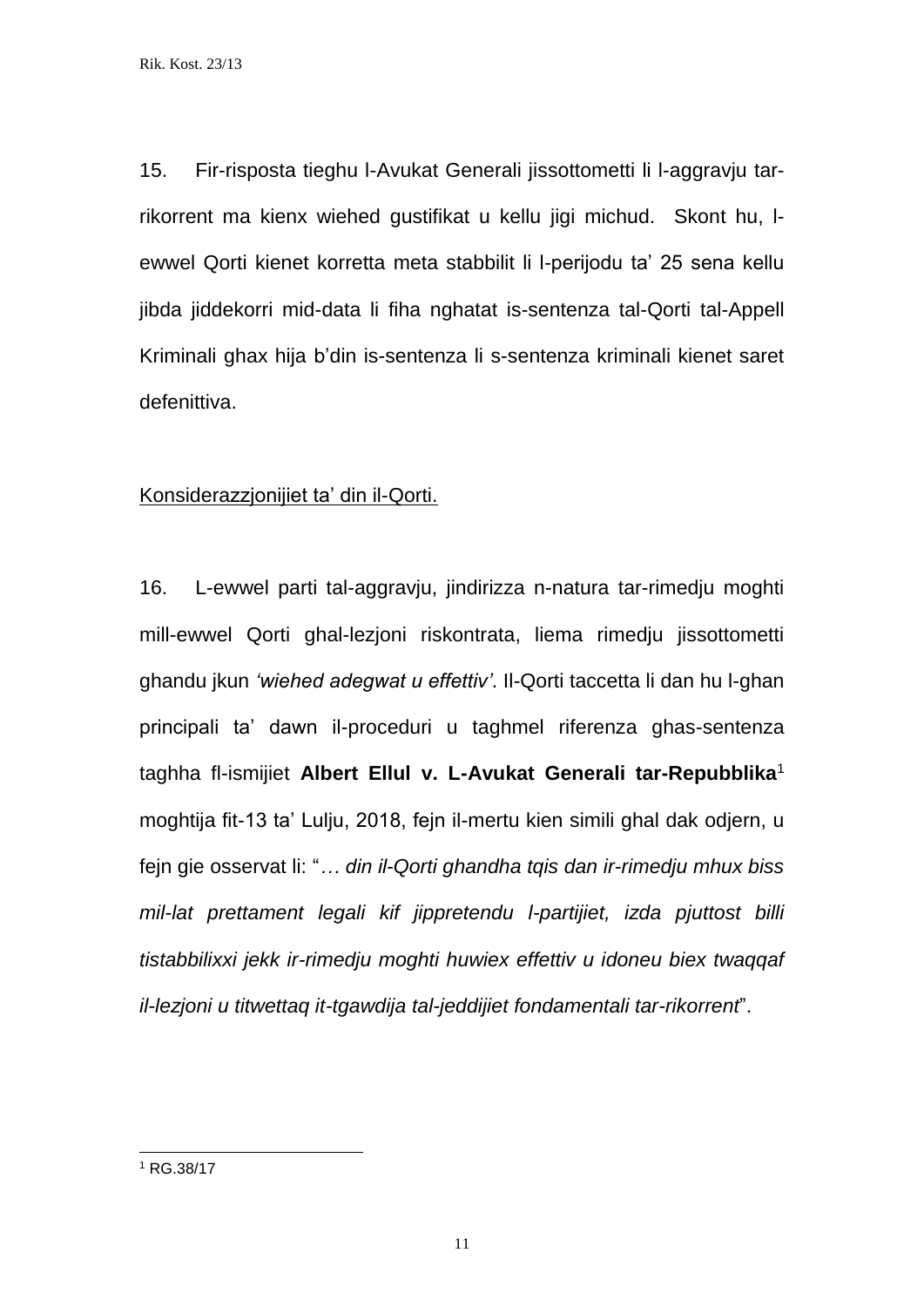17. L-ewwel Qorti osservat li meta l-Qorti Kriminali tat is-sentenza taghha, din ma kienitx wettqet id-diskrezzjoni taghha taht l-Artikolu 493 tal-Kodici Kriminali u ghalhekk ma kienet saret l-ebda rakkomandazzjoni dwar iz-zmien li fih ir-rikorrent seta' jaghmel talba ghar-revizjoni tassentenza tieghu ghal ghomor il-habs. Dik l-istess Qorti, wara wkoll li kienet ghamlet riferenza ghaz-zmien ta' hamsa u ghoxrin (25) sena ta' detenzjoni effettiva fil-habs kif rakkomandat mill-Q.E.D.B. fil-kawza citata mir-rikorrent stess fl-ismijiet **Vinters et v. Renju Unit**<sup>2</sup> , ordnat li "*…mal-gheluq tal-perjodu ta' hamsa u ghoxrin (25) sena minn mindu nghatat is-sentenza u sakemm ma jkunx hemm dispozizzjonijiet espressi ta' ligi li jghidu mod iehor, il-kaz tar-rikorrent jitressaq quddiem il-Bord tal-Parole" li jaghti r-rakkomandazzjoni tieghu dwar jekk irrikorrent ikollu dritt li jibbenefika minn xi wiehed mir-rimedji li jipprovdi Att XXI tal-2011*"*.* Din il-Qorti tosserva li, ghalkemm l-ewwel Qorti filparti dispozittiva tas-sentenza appellata ma specifikatx jekk kienitx qed tirreferi ghas-sentenza tal-Qorti Kriminali jew ghas-sentenza sussegwenti tal-Qorti tal-Appell Kriminali, jirrizulta mill-korp tas-sentenza appellata li dik il-Qorti kienet qed tirreferi ghas-sentenza moghtija minn din l-ahhar Qorti, jigifieri l-Qorti tal-Appell Kriminali. Dan johrog car missegwenti osservazzjoni maghmula mill- ewwel Qorti:

"Il-Qorti qieghda zzomm quddiem ghajnejha wkoll li s-sentenza inflitta fuq ir-rikorrent saret definitiva fit- 28 ta' Lulju, 2011, u ghalhekk fil-waqt li qieghda tinghata din is-sentenza ma jkunx ilu z-zmien

l

<sup>2</sup> Deciza mill-Grand Chamber 9 ta' Lulju 2013.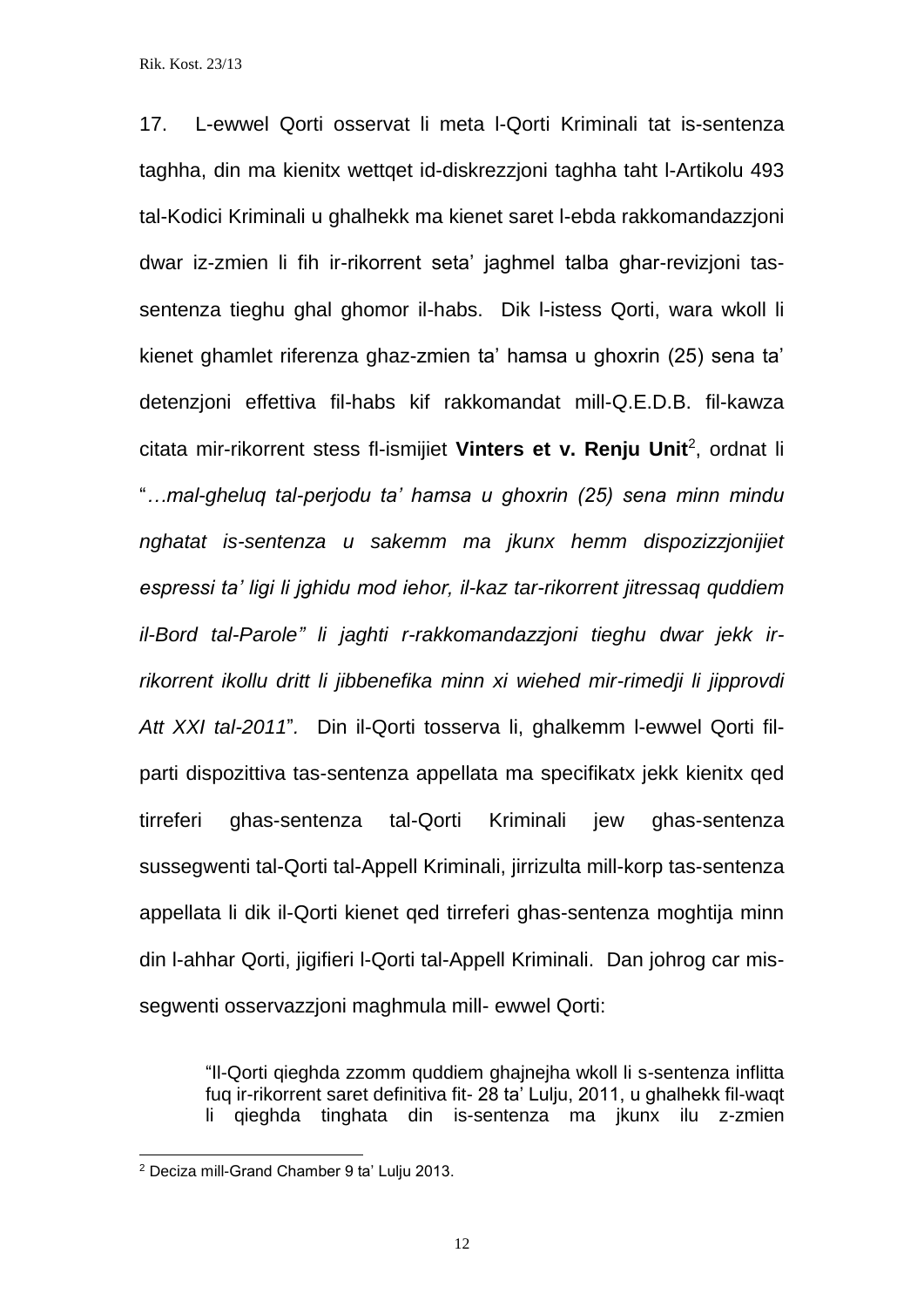rakkomandabbli ta'hamsa u ghoxrin (25) sena ta' detenzjoni effettiva fil-habs biex jitnieda l-process tar-revizjoni tas-sentenza tieghu". 3

18. Fir-rigward din il-Qorti terga' taghmel referenza ghas-sentenza fuq citata moghtija fit-13 ta' Lulju 2018 fil-kaz *Albert Ellul* fejn dan ilpunt kien gie trattat u din il-Qorti, ghar-ragunijiet indikati fl-istess sentenza u in linea ma kazistika<sup>4</sup> tal-Qorti Ewropea hemm citata, waslet ghall-konkluzjoni li l-perijodu ta' 25 sena kellu jibda jiddekorri mid-data tas-sentenza tal-Qorti Kriminali ghax huwa b'dik is-sentenza li giet imposta l-piena ta' ghomor habs minghajr possibbilita` ta' revizjoni u li allura fiha twieldet l-inkompatibbilita` u l-lezjoni tad-dritt fundamentali tieghu protett bl-artikoli kostituzzjonali u konvenzjonali fuq citati.

19. Fid-dawl ta' dan kollu jinghad ukoll b'riferenza ghal dak li qed isostni l-intimat, li d-data tas-sentenza tal-Qorti tal-Appel Kriminali ma tistax titqies bhala d-data rilevanti ghaliex mhijex din id-data li fiha nholqot il-lezjoni tad-dritt fundamentali de quo u li kieku din il-Qorti kellha taccetta s-sottomissjoni tal-Avukat Generali intimat li d-data tassentenza tal-Qorti tal-Appelli Kriminali kellha tkun applikabbli ghall-bidu tal-perjodu ta' hamsa u ghoxrin (25) sena ghar-revizjoni tal-piena moghtija lir-rikorrent, din il-Qorti tkun qeghda tonqos milli twaqqaf illezjoni tad-dritt fondamentali li kien beda jsofri r-rikorrent u sahansitra

l

<sup>3</sup> Pagna 12 ta-sentenza appellata

<sup>4</sup> Q.E.D.B Bodeim v Franza, deciz fit-13 ta' Novembru 2014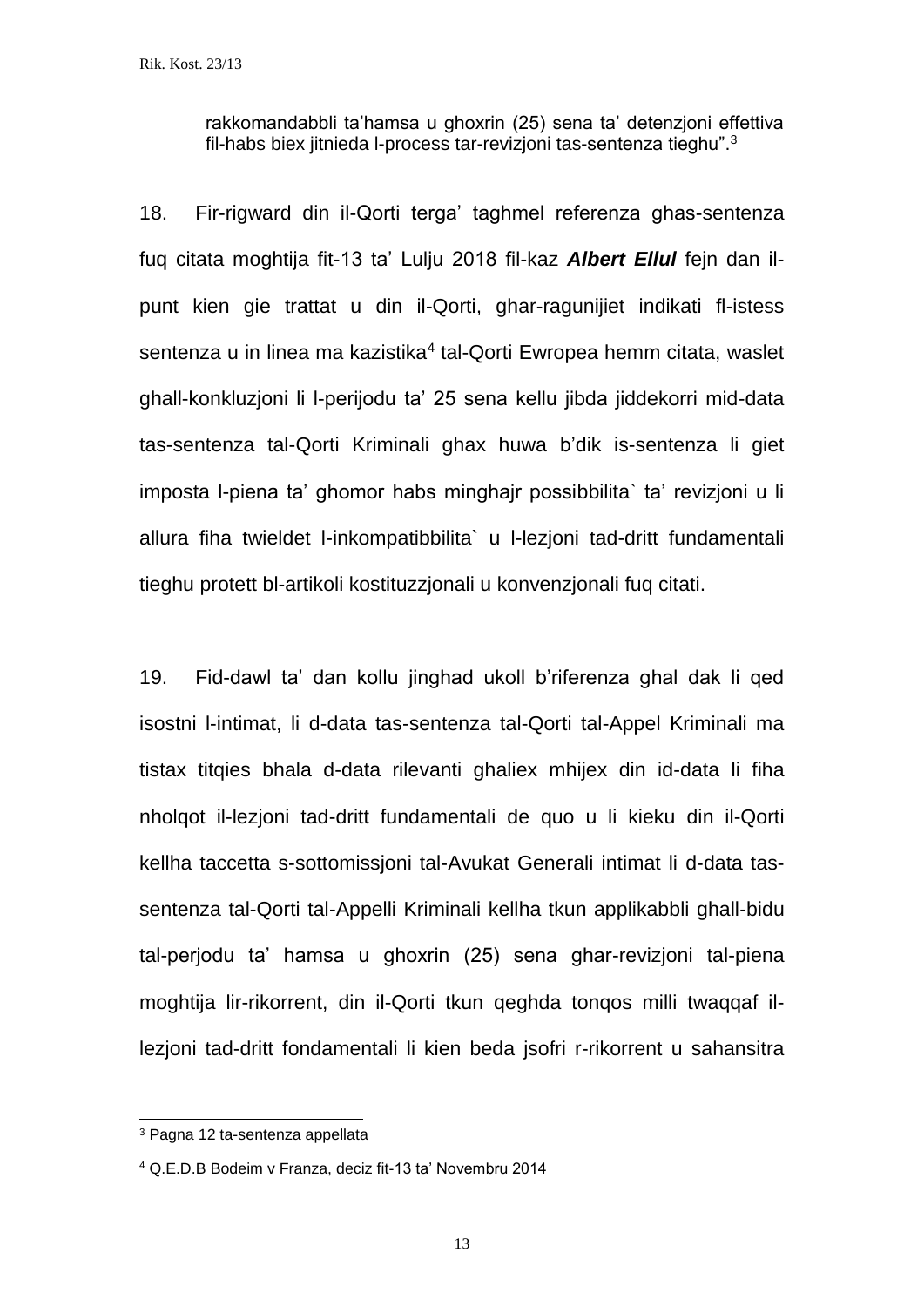zzid mal-effett ta' tali lezjoni. Tajjeb li wiehed josserva li l-appell tarrikorrent dam kwazi erba' snin biex jinqata'.

20. Rigward it-tezi tar-rikorrent li z-zmien ghar-revizjoni kellu jibda jiddekorri mid-data tal-inkarcerazzjoni tieghu waqt li kienu ghadhom ghaddejjin il-proceduri kriminali din il-Qorti tirribadixxi<sup>5</sup> li z-zmien bejn linkarcerazzjoni u d-data tas-sentenza tal-Qorti Kriminali r-rikorrent appellant ma kienx ghamlu l-habs bhala piena ghar-reati li hu kien ikkommetta, u ghalhekk id-data rilevanti kienet id-data li fiha kienet inghatat is-sentenza mill-Qorti Kriminali:

"Wara kollox, huwa proprju n-nuqqas ta' prospett ta' revizjoni tassentenza tal-Qorti Kriminali li kkundannatu ghal ghomru l-habs li huwa l-qofol tal-ilment kostituzzjonali tar-rikorrent, u mhux in-nuqqas li jinheles mill-arrest qabel is-sejbien ta' htija tieghu". 6

21. Din il-Qorti tosserva ulterjorment li fil-kaz odjern ma jirrizultawx cirkostanzi eccezzjonali li jgeghluha tikkonsidra l-kaz tar-rikorrent appellant bhala wiehed partikolari li jisthoqq trattament differenti sabiex il-perjodu ta' hamsa u ghoxrin sena (25) ghandu jiddekkorri mid-data talarrest u mhux mid-data tas-sentenza tal-Qorti Kriminali. Anzi ghallkuntrarju, kif tajjeb tenniet l-ewwel Qorti: (a) id-delitt li tieghu nstab hati r-rikorrent kien wiehed ahrax fejn sahansitra zewg anzjani nqatlu meta hu u ohrain dahlu gewwa darhom biex iisirgu mill-istess dar; (b)

l

<sup>5</sup> *Albert Ellul* [supra]

<sup>6</sup> Ibid. para.20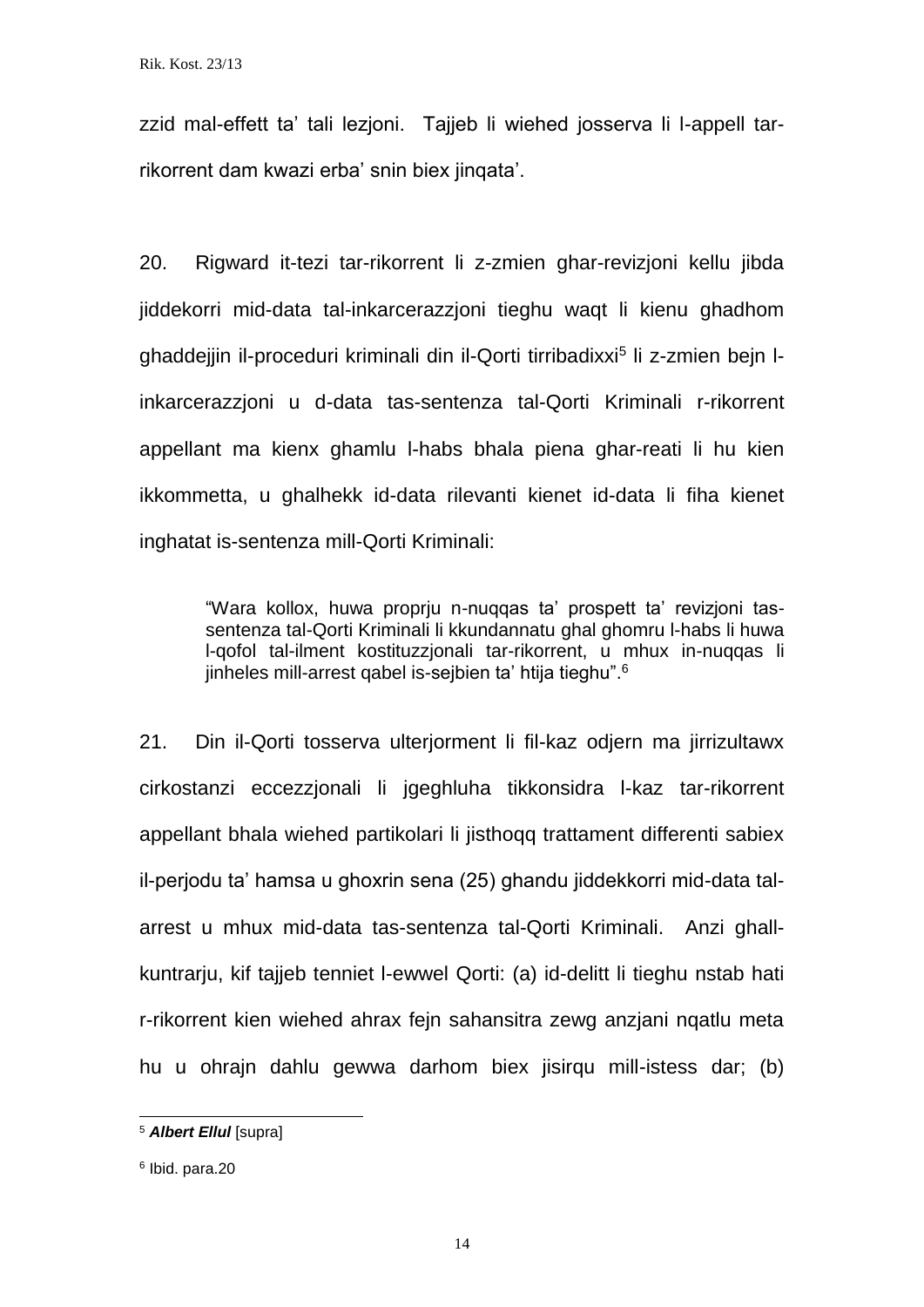ghalkemm il-gurija ma kienitx unanima fis-sejbien ta' htija tar-rikorrent, hu nghata l-piena ta' ghomor il-habs; u (c) il-hruxija tad-delitt kien darab serjament is-sentimenti tas-socjeta` li kienet tistenna li kull persuna ghandha thallas ghall-ghemil taghha.

22. Din il-Qorti tafferma li r-rimedju moghti mill-ewwel Qorti li permezz tieghu r-rikorrent inghata d-dritt li wara 25 sena hu kellu l-possibbilita` ta' revizjoni tas-sentenza tieghu jekk iressaq il-kaz tieghu quddiem il-Bord tal-*Parole*, hu wiehed tajjeb u effettiv biex jindirizza l-lezjoni sofferta mirrikorrent.

23. Ghaldaqstant dan l-aggravju huwa gustifikat fil-limiti talkonsiderazzjonijiet premessi fis-sens li z-zmien ta' 25 sena ghandu jibda jiddekorri mid-data tas-sentenza tal-Qorti Kriminali fl-4 ta' Ottubru 2007, u mhux mid-data tas-sentenza tal-Qorti tal-Appell Kriminali li nghatat fit-28 ta' Lulju 2011, u f'dan is-sens l-aggravju qed jigi milqugh.

#### **Decide**

Ghal dawn il-motivi, din il-Qorti tiddisponi mill-appell tar-rikorrent billi tilqghu limitatament u tirriforma s-sentenza appellata billi tordna li lperjodu ta' revizjoni tas-sentenza moghtija mill-Qorti Kriminali fl-4 ta' Ottubru 2007 jibda jiddekorri minn din l-istess data.